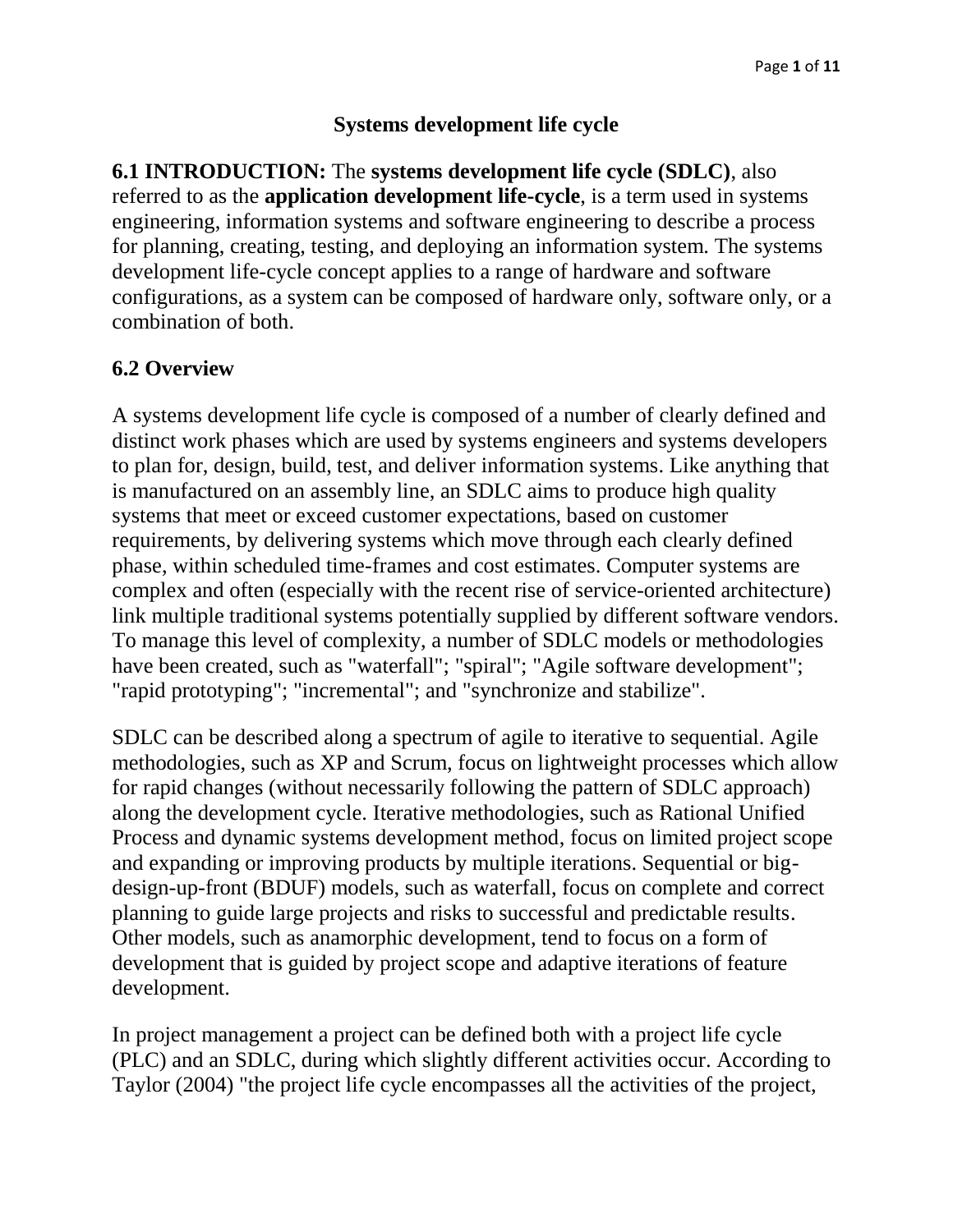while the systems development life cycle focuses on realizing the product [requirements"](http://en.wikipedia.org/wiki/Requirement).

SDLC is used during the development of an IT project, it describes the different stages involved in the project from the drawing board, through the completion of the project.

# **6.3 History**

The [product life cycle](http://en.wikipedia.org/wiki/Product_life_cycle_(engineering)) describes the process for building information systems in a very deliberate, structured and methodical way, reiterating each stage of the product's life. The systems development life cycle, according to Elliott & Strachan & Radford (2004), "originated in the 1960s, to develop large scale functional [business systems](http://en.wikipedia.org/wiki/Business_systems) in an age of large scale [business conglomerates.](http://en.wikipedia.org/wiki/Business_conglomerate) Information systems activities revolved around heavy [data processing](http://en.wikipedia.org/wiki/Data_processing) and [number crunching](http://en.wikipedia.org/wiki/Number_crunching) routines".

Several systems development frameworks have been partly based on SDLC, such as the [structured systems analysis and design method](http://en.wikipedia.org/wiki/Structured_systems_analysis_and_design_method) (SSADM) produced for the UK government [Office of Government Commerce](http://en.wikipedia.org/wiki/Office_of_Government_Commerce) in the 1980s. Ever since, according to Elliott (2004), "the traditional life cycle approaches to systems development have been increasingly replaced with alternative approaches and frameworks, which attempted to overcome some of the inherent deficiencies of the traditional SDLC".

## **Phases**

The system development life cycle framework provides a sequence of activities for system designers and developers to follow. It consists of a set of steps or phases in which each phase of the SDLC uses the results of the previous one.

The SDLC adheres to important phases that are essential for developers, such as [planning,](http://en.wikipedia.org/wiki/Planning) [analysis,](http://en.wikipedia.org/wiki/Analysis) [design,](http://en.wikipedia.org/wiki/Design) and [implementation,](http://en.wikipedia.org/wiki/Implementation) and are explained in the section below. It includes evaluation of present system, information gathering, and feasibility study and request approval. A number of SDLC models have been created: waterfall, fountain, and spiral, build and fix, rapid prototyping, incremental, and synchronize and stabilize. The oldest of these, and the best known, is the waterfall model: a sequence of stages in which the output of each stage becomes the input for the next. These stages can be characterized and divided up in different ways, including the following: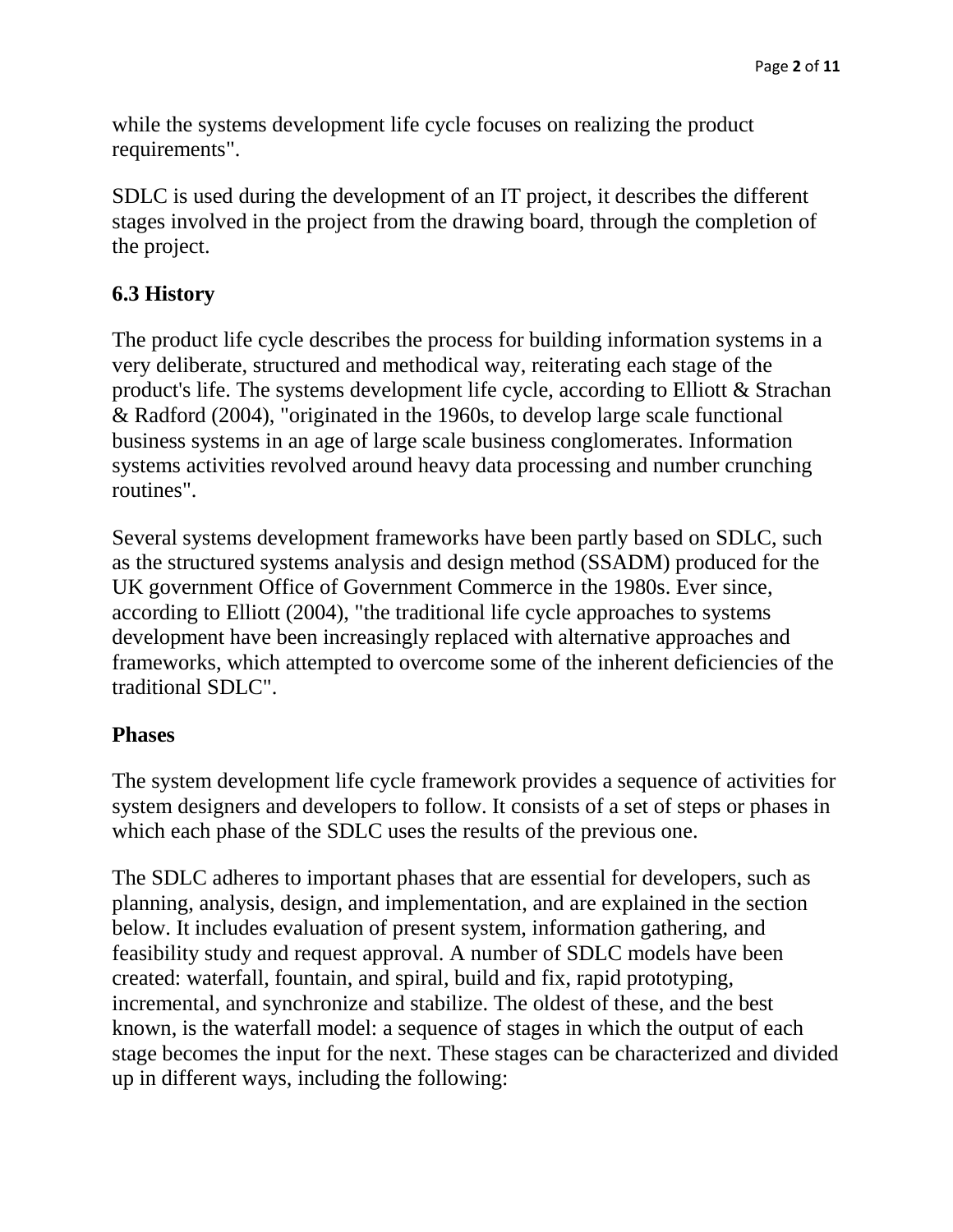• **Preliminary analysis:** The objective of phase 1 is to conduct a preliminary analysis, propose alternative solutions, describe costs and benefits and submit a preliminary plan with recommendations.

Conduct the preliminary analysis: in this step, you need to find out the organization's objectives and the nature and scope of the problem under study. Even if a problem refers only to a small segment of the organization itself then you need to find out what the objectives of the organization itself are. Then you need to see how the problem being studied fits in with them. Propose alternative solutions: In digging into the organization's objectives and specific problems, you may have already covered some solutions. Alternate proposals may come from interviewing employees, clients, suppliers, and/or consultants. You can also study what competitors are doing. With this data, you will have three choices: leave the system as is, improve it, or develop a new system.

Describe the costs and benefits.

- **Systems analysis, requirements definition**: Defines project goals into defined functions and operation of the intended application. Analyzes enduser information needs.
- **Systems design**: Describes desired features and operations in detail, including screen layouts, [business rules,](http://en.wikipedia.org/wiki/Business_rule) [process diagrams,](http://en.wikipedia.org/wiki/Process_Diagram) [pseudo-code](http://en.wikipedia.org/wiki/Pseudocode) and other documentation.
- **Development**: The real code is written here.
- **Integration and testing**: Brings all the pieces together into a special testing environment, then checks for errors, bugs and interoperability.
- **Acceptance, installation, deployment**: The final stage of initial development, where the software is put into production and runs actual business.
- **Maintenance**: During the maintenance stage of the SDLC, the system is assessed to ensure it does not become obsolete. This is also where changes are made to initial software. It involves continuous evaluation of the system in terms of its performance.
- **Evaluation**: Some companies do not view this as an official stage of the SDLC, but is it an important part of the life cycle. Evaluation step is an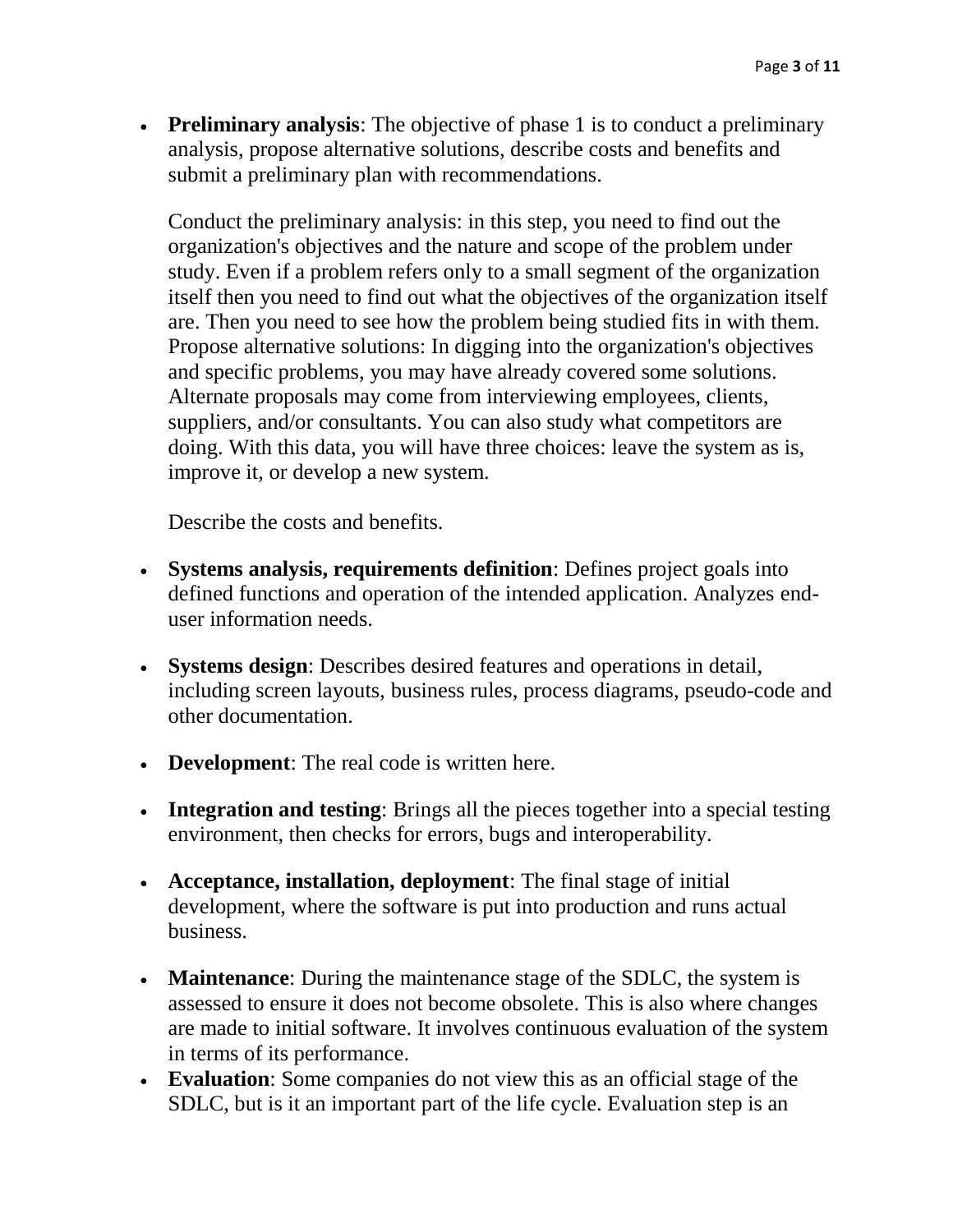extension of the Maintenance stage, and may be referred to in some circles as Post-implementation Review. This is where the system that was developed, as well as the entire process, is evaluated. Some of the questions that need to be answered include: does the newly implemented system meet the initial business requirements and objectives? Is the system reliable and fault-tolerant? Does the system function according to the approved functional requirements? In addition to evaluating the software that was released, it is important to assess the effectiveness of the development process. If there are any aspects of the entire process, or certain stages, that management is not satisfied with, this is the time to improve. Evaluation and assessment is a difficult issue. However, the company must reflect on the process and address weaknesses.

• **Disposal:** In this phase, plans are developed for discarding system information, hardware and software in making the transition to a new system. The purpose here is to properly move, archive, discard or destroy information, hardware and software that is being replaced, in a matter that prevents any possibility of unauthorized disclosure of sensitive data. The disposal activities ensure proper migration to a new system. Particular emphasis is given to proper preservation and archival of data processed by the previous system. All of this should be done in accordance with the organization's security requirements.[\[8\]](http://en.wikipedia.org/wiki/Systems_development_life_cycle#cite_note-8)

In the following example these stages of the systems development life cycle are divided in ten steps from definition to creation and modification of IT work products:

The tenth phase occurs when the system is disposed of and the task performed is either eliminated or transferred to other systems. The tasks and work products for each phase are described in subsequent chapters.

Not every project will require that the phases be sequentially executed. However, the phases are interdependent. Depending upon the size and complexity of the project, phases may be combined or may overlap.

## **System investigation**

The system investigate the IT proposal. During this step, we must consider all current priorities that would be affected and how they should be handled. Before any system planning is done, a [feasibility study](http://en.wikipedia.org/wiki/Feasibility_study) should be conducted to determine if creating a new or improved system is a viable solution. This will help to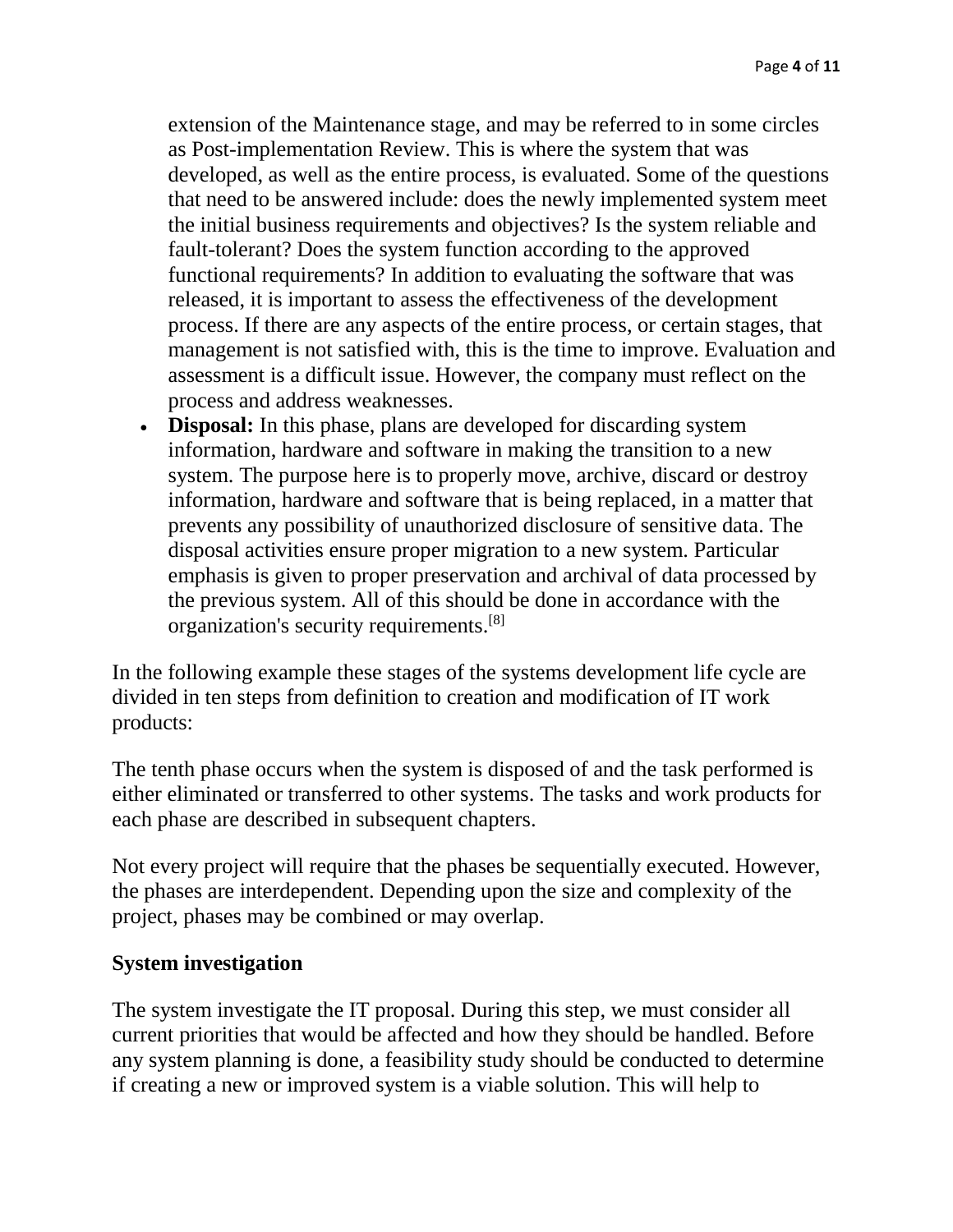determine the costs, benefits, resource requirements, and specific user needs required for completion. The development process can only continue once management approves of the recommendations from the feasibility study.

Following are different components of the feasibility study:

- [Operational feasibility](http://en.wikipedia.org/wiki/Feasibility_study#Operational_feasibility)
- [Economic feasibility](http://en.wikipedia.org/wiki/Feasibility_study#Economic_Feasibility)
- [Technical feasibility](http://en.wikipedia.org/wiki/Feasibility_study#Technical_Feasibility)
- Human factors feasibility
- [Legal/Political feasibility](http://en.wikipedia.org/wiki/Feasibility_study#Legal_feasibility)

## **System analysis**

The goal of [system analysis](http://en.wikipedia.org/wiki/Systems_analysis) is to determine where the problem is in an attempt to fix the system. This step involves [breaking down](http://en.wikipedia.org/wiki/Work_breakdown_structure) the system in different pieces to analyze the situation, analyzing project goals, breaking down what needs to be created and attempting to engage users so that definite requirements can be defined.

# **Design**

In [systems design,](http://en.wikipedia.org/wiki/Systems_design) the design functions and operations are described in detail, including screen layouts, business rules, process diagrams and other documentation. The output of this stage will describe the new system as a collection of modules or subsystems.

The design stage takes as its initial input the requirements identified in the approved requirements document. For each requirement, a set of one or more design elements will be produced as a result of interviews, workshops, and/or prototype efforts.

Design elements describe the desired system features in detail, and generally include functional hierarchy diagrams, screen layout diagrams, tables of business rules, business process diagrams, pseudo-code, and a complete entity-relationship diagram with a full data dictionary. These design elements are intended to describe the system in sufficient detail, such that skilled developers and engineers may develop and deliver the system with minimal additional input design.

# **Environments**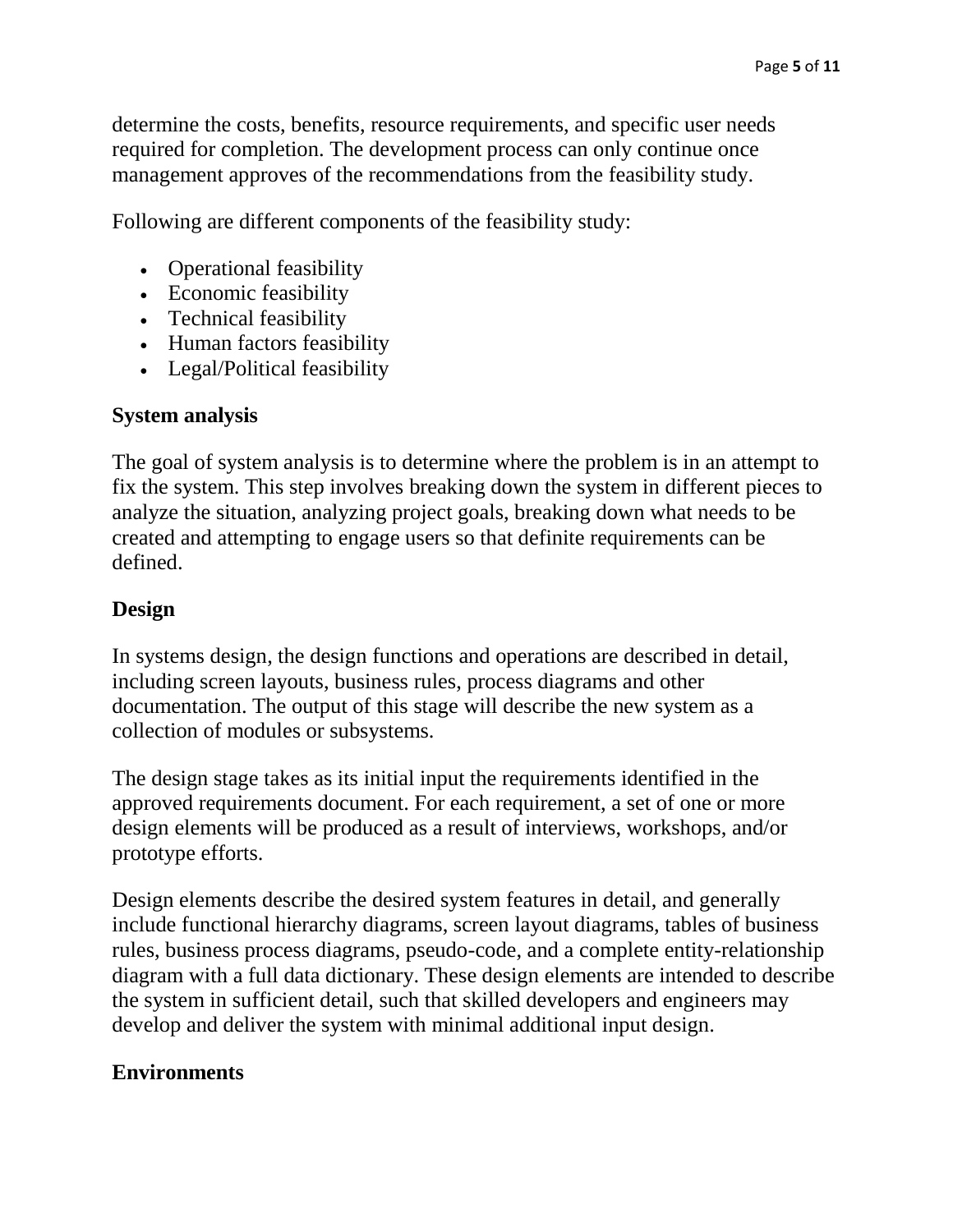Environments are controlled areas where systems developers can build, distribute, install, configure, test, and execute systems that move through the SDLC. Each environment is aligned with different areas of the SDLC and is intended to have specific purposes. Examples of such environments include the:

- *Development environment*, where developers can work independently of each other before trying to merge their work with the work of others,
- *Common build environment*, where merged work can be built, together, as a combined system,
- *Systems integration testing environment*, where basic testing of a system's integration points to other upstream or downstream systems can be tested,
- *User acceptance testing environment*, where business stakeholders can test against their original business requirements,
- *Production environment*, where systems finally get deployed to, for final use by their intended end users.

The planning for, provisioning, and operating of such environments is known as practice of [IT environment management.](http://en.wikipedia.org/w/index.php?title=IT_environment_management&action=edit&redlink=1)

# **Testing**

The code is tested at various levels in [software testing.](http://en.wikipedia.org/wiki/Software_testing) Unit, system and user acceptance testing's are often performed. This is a grey area as many different opinions exist as to what the stages of testing are and how much, if any iteration occurs. Iteration is not generally part of the waterfall model, but usually some occur at this stage. In the testing the whole system is tested one by one

Following are the types of testing:

- *Defect testing* the failed scenarios, including [defect tracking](http://en.wikipedia.org/wiki/Defect_tracking)
- [Path testing](http://en.wikipedia.org/wiki/Model-based_testing)
- [Data set testing](http://en.wikipedia.org/wiki/Test_data)
- [Unit testing](http://en.wikipedia.org/wiki/Unit_testing)
- [System testing](http://en.wikipedia.org/wiki/System_testing)
- [Integration testing](http://en.wikipedia.org/wiki/Integration_testing)
- [Black-box testing](http://en.wikipedia.org/wiki/Black-box_testing)
- [White-box testing](http://en.wikipedia.org/wiki/White-box_testing)
- [Regression testing](http://en.wikipedia.org/wiki/Regression_testing)
- [Automation testing](http://en.wikipedia.org/wiki/Automation_testing)
- [User acceptance testing](http://en.wikipedia.org/wiki/User_acceptance_testing)
- [Software performance testing](http://en.wikipedia.org/wiki/Software_performance_testing)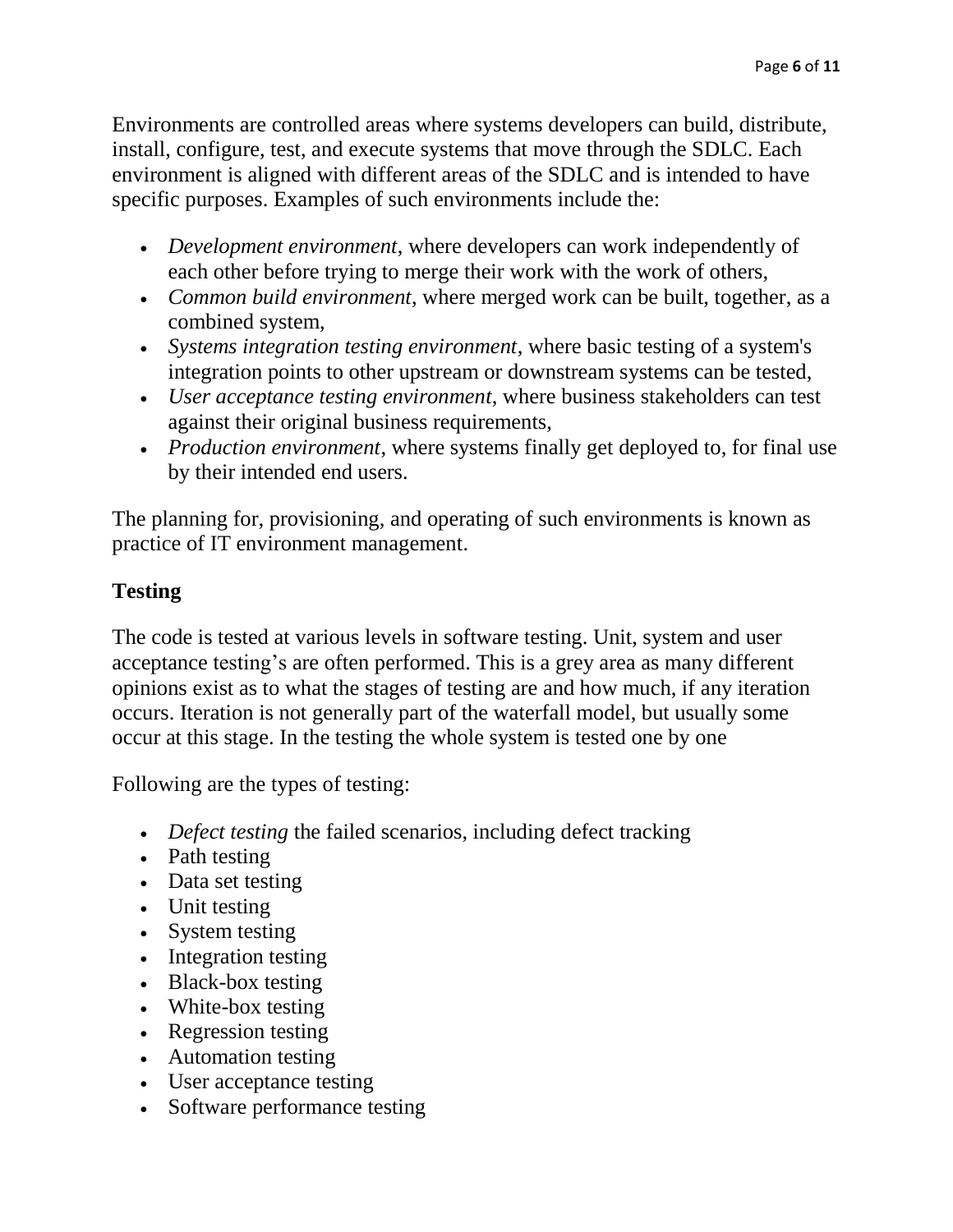## **Training and transition**

Once a system has been stabilized through adequate testing, the SDLC ensures that proper training on the system is performed or documented before transitioning the system to its support staff and end users.

Training usually covers operational training for those people who will be responsible for supporting the system as well as training for those end users who will be using the system after its delivery to a production operating environment.

After training has been successfully completed, systems engineers and developers transition the system to its final production environment, where it is intended to be used by its end users and supported by its support and operations staff.

## **Operations and maintenance**

The [deployment](http://en.wikipedia.org/wiki/Software_deployment) of the system includes changes and enhancements before the decommissioning or sunset of the system. [Maintaining](http://en.wikipedia.org/wiki/Software_maintenance) the system is an important aspect of SDLC. As key personnel change positions in the organization, new changes will be implemented. There are two approaches to system development; there is the traditional approach (structured) and [object oriented.](http://en.wikipedia.org/wiki/Object_oriented) Information Engineering includes the traditional system approach, which is also called the structured analysis and design technique. The object oriented approach views the information system as a collection of objects that are integrated with each other to make a full and complete information system.

## **Evaluation**

The final phase of the SDLC is to measure the effectiveness of the application and evaluate potential enhancements.

#### **Systems analysis and design**

The **systems analysis and design (SAD)** is the process of developing information systems (IS) that effectively use hardware, software, data, processes, and people to support the company's businesses objectives. System analysis and design can be considered the meta-development activity, which serves to set the stage and bound the problem. SAD can be leveraged to set the correct balance among competing high-level requirements in the functional and non-functional analysis domains. System analysis and design interacts strongly with distributed enterprise architecture, enterprise I.T. Architecture, and business architecture, and relies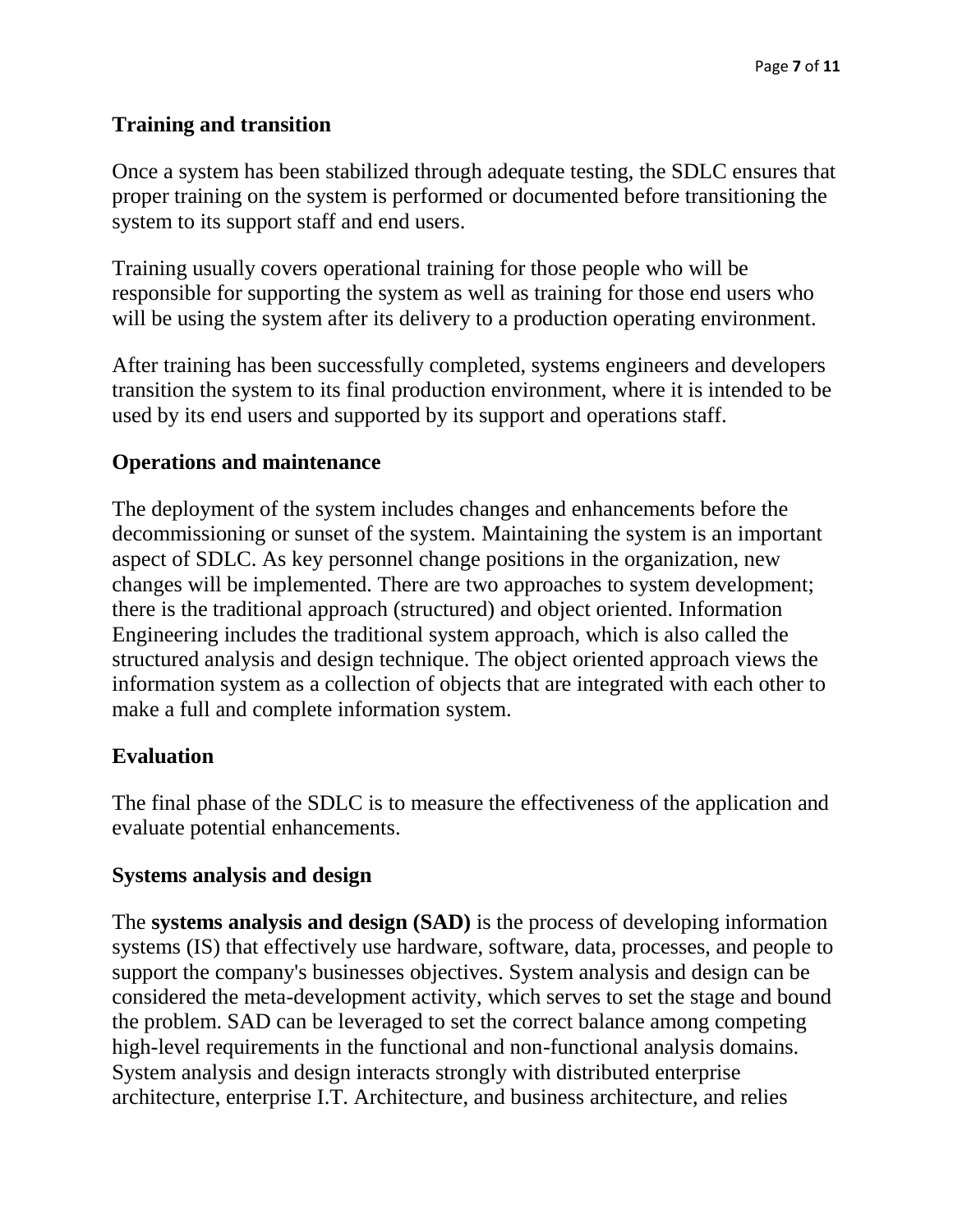heavily on concepts such as partitioning, interfaces, personae and roles, and deployment/operational modeling to arrive at a high-level system description. This high level description is then further broken down into the components and modules which can be analyzed, designed, and constructed separately and integrated to accomplish the business goal. SDLC and SAD are cornerstones of full life cycle product and system planning.

## **Object-oriented analysis**

Object-oriented analysis (OOA) is the process of analyzing a task (also known as a [problem domain\)](http://en.wikipedia.org/wiki/Problem_domain), to develop a conceptual model that can then be used to complete the task. A typical OOA model would describe computer software that could be used to satisfy a set of customer-defined requirements. During the analysis phase of problem-solving, a programmer might consider a written requirements statement, a formal vision document, or interviews with stakeholders or other interested parties. The task to be addressed might be divided into several subtasks (or domains), each representing a different business, technological, or other areas of interest. Each subtask would be analyzed separately. Implementation constraints, (e.g., [concurrency,](http://en.wikipedia.org/wiki/Concurrency_(computer_science)) [distribution,](http://en.wikipedia.org/wiki/Distributed_computing) [persistence,](http://en.wikipedia.org/wiki/Persistence_(computer_science)) or how the system is to be built) are not considered during the analysis phase; rather, they are addressed during object-oriented design (OOD).

The conceptual model that results from OOA will typically consist of a set of [use](http://en.wikipedia.org/wiki/Use_cases)  [cases,](http://en.wikipedia.org/wiki/Use_cases) one or more [UML](http://en.wikipedia.org/wiki/Unified_Modeling_Language) [class diagrams,](http://en.wikipedia.org/wiki/Class_diagram) and a number of [interaction diagrams.](http://en.wikipedia.org/wiki/Interaction_diagram) It may also include some kind of [user interface](http://en.wikipedia.org/wiki/User_interface) mock-up.

The input for object-oriented design is provided by the output of [object-oriented](http://en.wikipedia.org/wiki/Object-oriented_analysis)  [analysis.](http://en.wikipedia.org/wiki/Object-oriented_analysis) Realize that an output artifact does not need to be completely developed to serve as input of object-oriented design; analysis and design may occur in parallel, and in practice the results of one activity can feed the other in a short feedback cycle through an iterative process. Both analysis and design can be performed incrementally, and the artifacts can be continuously grown instead of completely developed in one shot.

Some typical input artifacts for object-oriented :

 [Conceptual model:](http://en.wikipedia.org/wiki/Conceptual_model_(computer_science)) Conceptual model is the result of object-oriented analysis, it captures concepts in the problem domain. The conceptual model is explicitly chosen to be independent of implementation details, such as concurrency or data storage.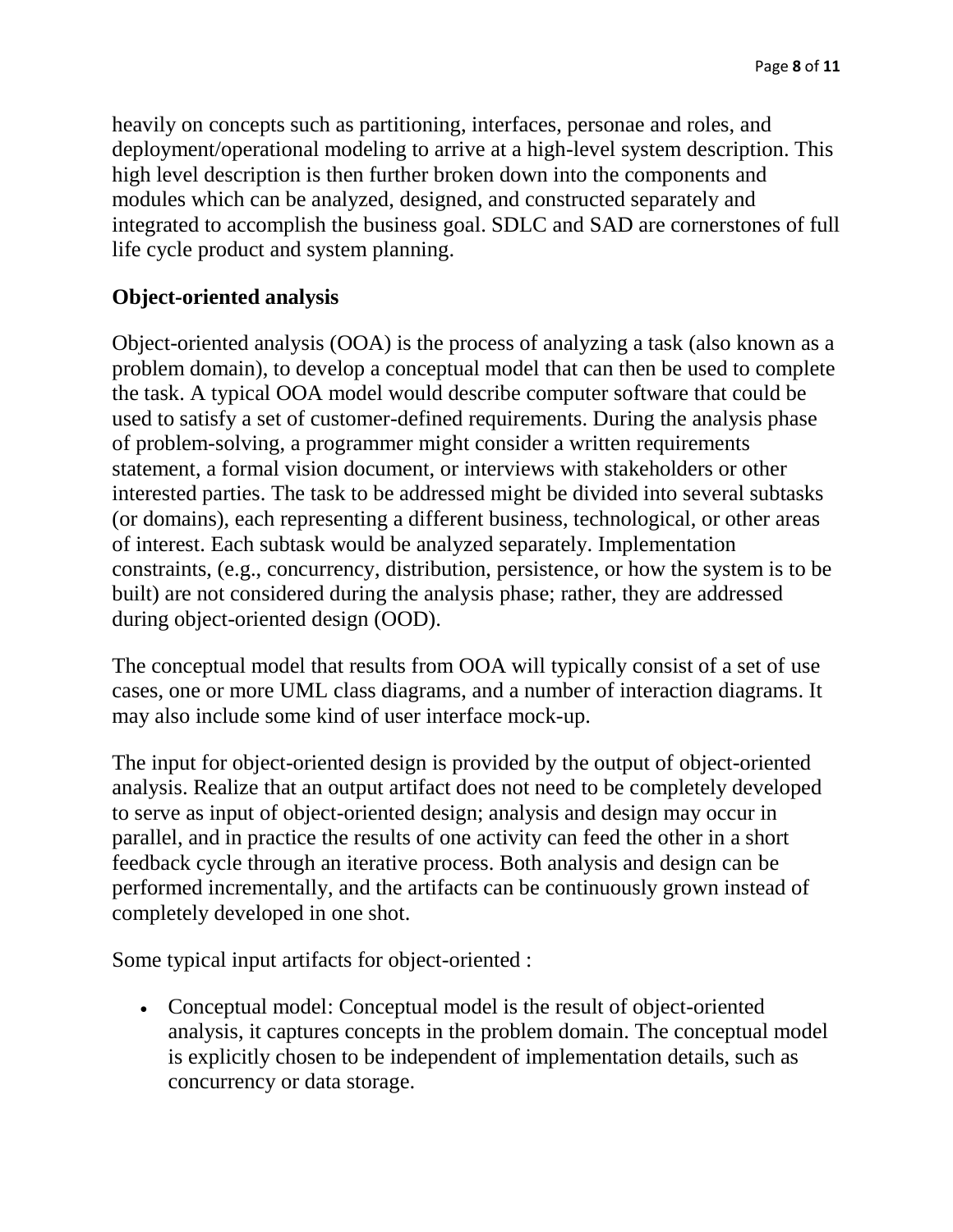- [Use case:](http://en.wikipedia.org/wiki/Use_case) Use case is a description of sequences of events that, taken together, lead to a system doing something useful. Each use case provides one or more [scenarios](http://en.wikipedia.org/wiki/Scenario_(computing)) that convey how the system should interact with the users called actors to achieve a specific business goal or function. Use case actors may be end users or other systems. In many circumstances use cases are further elaborated into use case diagrams. Use case diagrams are used to identify the actor (users or other systems) and the processes they perform.
- [System Sequence Diagram:](http://en.wikipedia.org/wiki/System_Sequence_Diagram) System Sequence diagram (SSD) is a picture that shows, for a particular scenario of a use case, the events that external actors generate, their order, and possible inter-system events.
- User interface documentations (if applicable): Document that shows and describes the [look and feel](http://en.wikipedia.org/wiki/Look_and_feel) of the end product's user interface. It is not mandatory to have this, but it helps to visualize the end-product and therefore helps the designer.
- [Relational data model](http://en.wikipedia.org/wiki/Relational_data_model) (if applicable): A data model is an abstract model that describes how data is represented and used. If an [object database](http://en.wikipedia.org/wiki/Object_database) is not used, the relational data model should usually be created before the design, since the strategy chosen for [object-relational mapping](http://en.wikipedia.org/wiki/Object-relational_mapping) is an output of the OO design process. However, it is possible to develop the relational data model and the object-oriented design artifacts in parallel, and the growth of an artifact can stimulate the refinement of other artifacts.

# **Life cycle**

# **Management and control**

SPIU phases related to management controls. The SDLC phases serve as a programmatic guide to project activity and provide a flexible but consistent way to conduct projects to a depth matching the scope of the project. Each of the SDLC phase objectives are described in this section with key deliverables, a description of recommended tasks, and a summary of related control objectives for effective management. It is critical for the project manager to establish and monitor control objectives during each SDLC phase while executing projects. Control objectives help to provide a clear statement of the desired result or purpose and should be used throughout the entire SDLC process. Control objectives can be grouped into major categories (domains), and relate to the SDLC phases as shown in the figure.<sup>[\[12\]](http://en.wikipedia.org/wiki/Systems_development_life_cycle#cite_note-USHR99-12)</sup>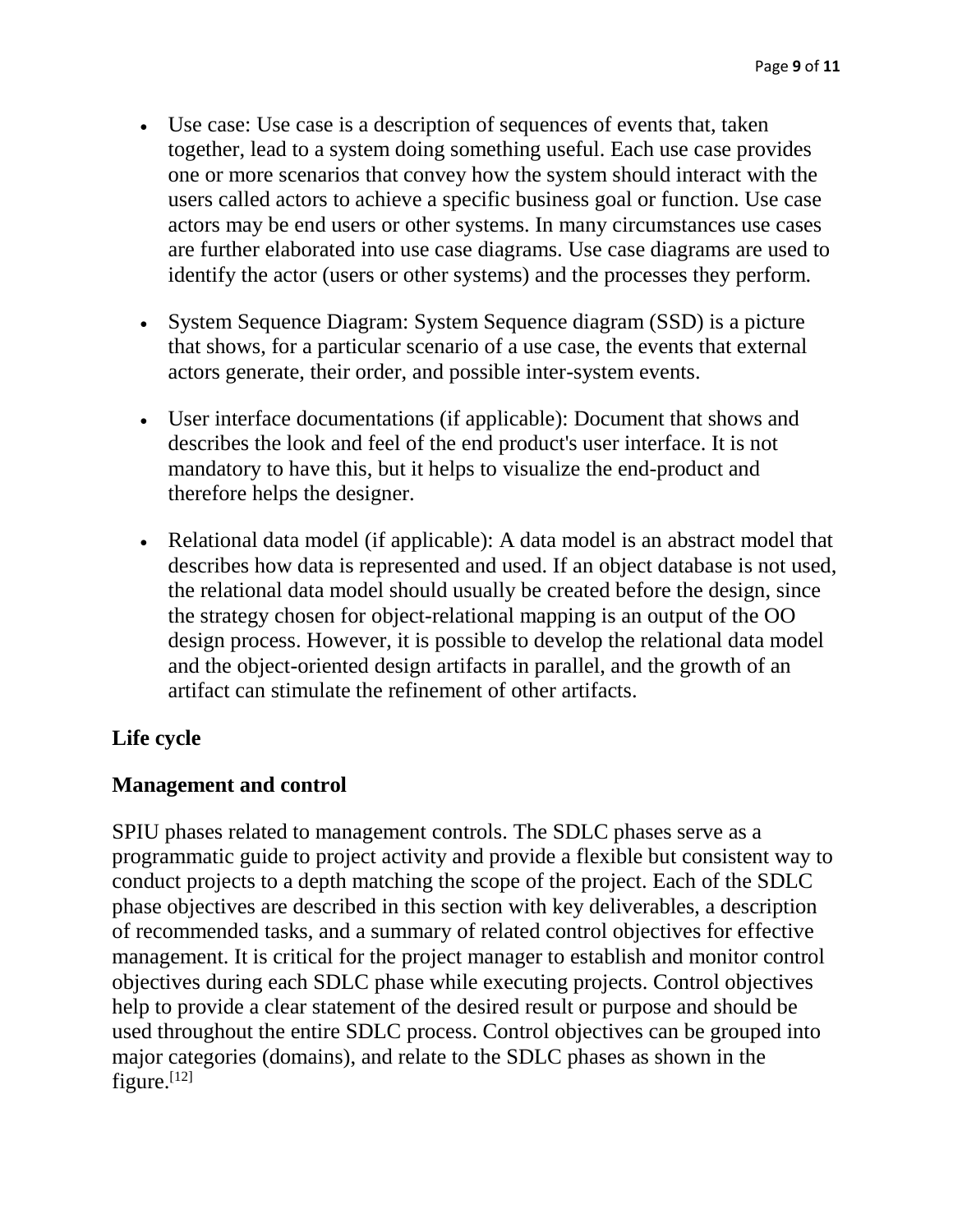To manage and control any SDLC initiative, each project will be required to establish some degree of a [work breakdown structure](http://en.wikipedia.org/wiki/Work_breakdown_structure) (WBS) to capture and schedule the work necessary to complete the project. The WBS and all programmatic material should be kept in the "project description" section of the project notebook. The WBS format is mostly left to the project manager to establish in a way that best describes the project work.

There are some key areas that must be defined in the WBS as part of the SDLC policy. The following diagram describes three key areas that will be addressed in the WBS in a manner established by the project manager.

#### **Work breakdown structured organization**

Work breakdown structure.

The upper section of the work breakdown structure (WBS) should identify the major phases and milestones of the project in a summary fashion. In addition, the upper section should provide an overview of the full scope and timeline of the project and will be part of the initial project description effort leading to project approval. The middle section of the WBS is based on the seven systems development life cycle phases as a guide for WBS task development. The WBS elements should consist of milestones and "tasks" as opposed to "activities" and have a definitive period (usually two weeks or more). Each task must have a measurable output (e.x. document, decision, or analysis). A WBS task may rely on one or more activities (e.g. software engineering, systems engineering) and may require close coordination with other tasks, either internal or external to the project. Any part of the project needing support from contractors should have a [statement of work](http://en.wikipedia.org/wiki/Statement_of_work) (SOW) written to include the appropriate tasks from the SDLC phases. The development of a SOW does not occur during a specific phase of SDLC but is developed to include the work from the SDLC process that may be conducted by external resources such as contractors.

## **Baselines**

Baselines are an important part of the systems development life cycle. These baselines are established after four of the five phases of the SDLC and are critical to the iterative nature of the model. Each baseline is considered as a milestone in the SDLC.

- functional baseline: established after the conceptual design phase.
- allocated baseline: established after the preliminary design phase.